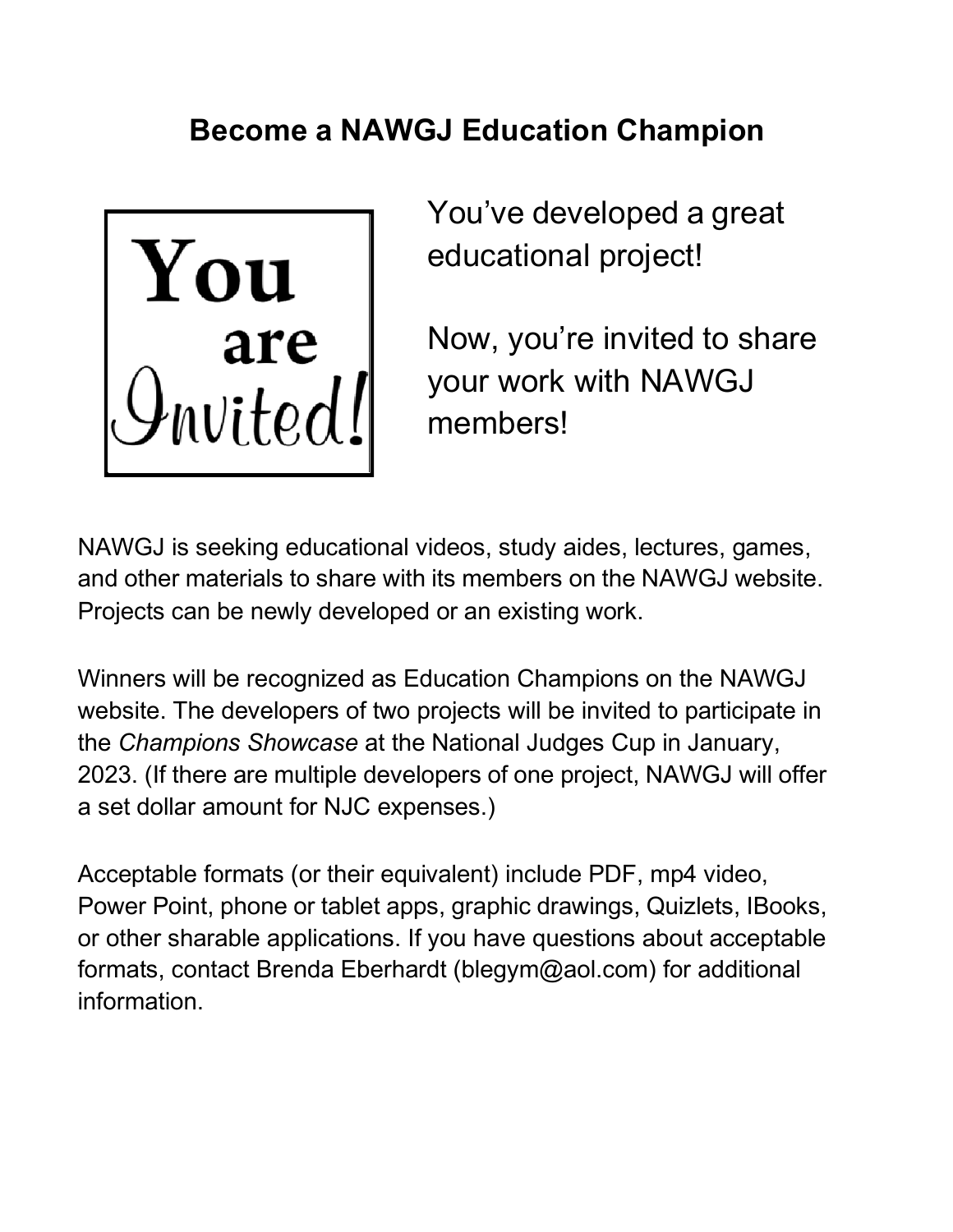In order to be eligible for awards, projects must:

- Be based on the latest version (including updates) of the Optional Code of Points, XCEL Code of Points, DP Compulsory manual, or Rules & Policy (unless the rules are not an inherent part of the project, e.g., projects on professionalism, motivation, leadership)
- Use original source content—no copyrighted or commercially protected materials may be included. However, projects may use standard technology platforms, productivity apps, or templates such as PowerPoint, video editing programs, electronic flashcards, etc.
- Include photo/video release forms signed by parents/guardians of gymnasts of minor age. Photo/video release forms for adult athletes must be signed by the athlete. The release form must state that consent, if given, may be revoked at any time. According to USA Gymnastics policy, photographs or videos of athletes must be taken in public view and observe generally accepted standards of decency. An athlete and/or her legal guardian may request her photo be removed from display or posting.
- Include a statement by the developer (you) agreeing to allow NAWGJ to post the material on the national website and/or to be used in clinics (see attached form).
- Not include advertisements for businesses, products, or services.

Projects will be accepted through September 15, 2022. Winners will be announced on September 30, 2022. Complete the attached form and submit a copy of your projects by share drive, (e.g.,Drop Box, Google Drive), email, or mail to:

Brenda Eberhardt 4008 Ellen Drive Marrero, LA 70072-6222 blegym@aol.com

*Submitters must have no history of infractions or ethical violations of NAWGJ Canons or the Professional Code of Ethics of any gymnastics organization or governing body.*